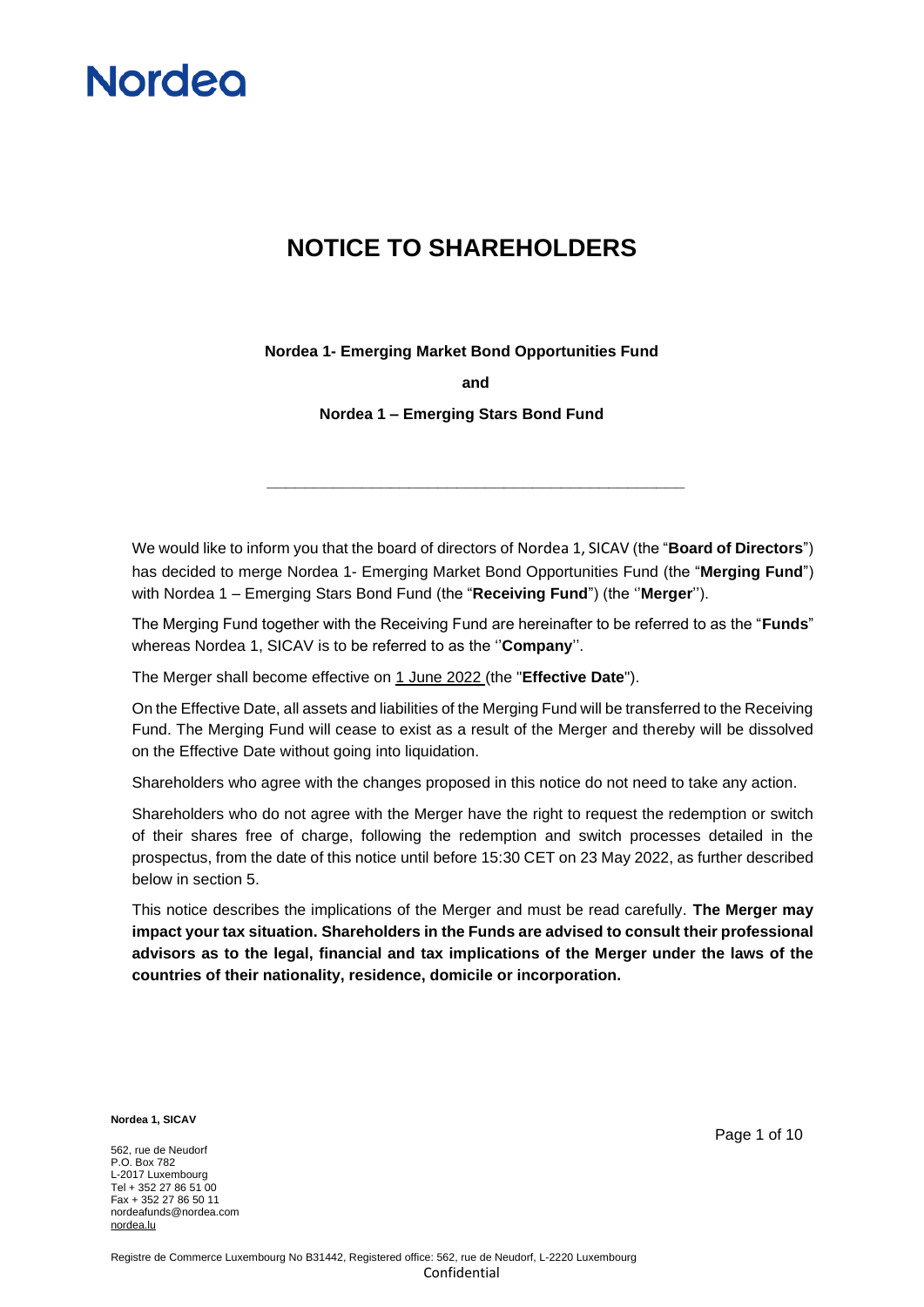## **Nordeo**

#### **1. Reasons for the Merger**

- 1.1 The Board of Directors considers that the Merging Fund has limited prospects for growth.
- 1.2 Through the Merger, shareholders will benefit from investment into a fund with considerably higher assets under management and which promotes environmental, social and corporate governance characteristics ("**ESG Investments**") as per Article 8 of the Regulation 2019/2088 on Sustainability-Related Disclosures in the Financial Services Sector ("**SFDR**").
- 1.3 Consequently, the Board of Directors believes that the Merger is in line with shareholders' best interests.

#### **2. Expected impact of the Merger on shareholders in the Merging Fund**

- 2.1 Through the Merger, all assets and liabilities of the Merging Fund will be transferred to the Receiving Fund and, as of the Effective Date, the Merging Fund will cease to exist without going into liquidation.
- 2.2 The Merger will be binding on all shareholders who have not exercised their right to request the redemption or switch of shares under the conditions and within the timeframe set out below. On the Effective Date, shareholders of the Merging Fund who have not exercised their right to redeem or switch shares will become shareholders in the Receiving Fund and thereby receive shares in the corresponding share class in the Receiving Fund with the ongoing charges and the risk and reward indicators ("**SRRIs**") as provided below.

| <b>Merging Fund</b>   |              |                           |                | <b>Receiving Fund</b> |              |                    |                |
|-----------------------|--------------|---------------------------|----------------|-----------------------|--------------|--------------------|----------------|
| <b>Share</b><br>class | <b>ISIN</b>  | <b>Ongoing</b><br>charges | <b>SRRI</b>    | <b>Share class</b>    | <b>ISIN</b>  | Ongoing<br>charges | <b>SRRI</b>    |
| <b>BI-USD</b>         | LU0772919204 | 0,93%                     | 5              | <b>BI-USD</b>         | LU1915689829 | 0,69%              | 4              |
| <b>BI-EUR</b>         | LU0772918735 | 0,93%                     | 4              | <b>BI-EUR</b>         | LU1915689662 | 0,69%              | $\overline{4}$ |
| <b>BP-USD</b>         | LU0772920129 | 1,54%                     | 5              | <b>BP-USD</b>         | LU1915689316 | 1,20%              | $\overline{4}$ |
| <b>BP-EUR</b>         | LU0772919543 | 1,54%                     | $\overline{4}$ | <b>BP-EUR</b>         | LU1915689233 | 1,20%              | 4              |
| E-USD                 | LU0772920558 | 2,29%                     | 5              | E-USD                 | LU1915690165 | 1,94%              | $\overline{4}$ |
| E-EUR                 | LU0772920392 | 2,29%                     | $\overline{4}$ | E-EUR                 | LU1915690082 | 1,94%              | $\overline{4}$ |
| <b>HB-SEK</b>         | LU1548767075 | 1,54%                     | 5              | <b>HB-SEK</b>         | LU1917587575 | 1,19%              | $\overline{4}$ |
| <b>HBI-SEK</b>        | LU0772922091 | 0,93%                     | 5              | <b>HBI-SEK</b>        | LU1935333291 | 0,69%              | 4              |
| <b>HBI-NOK</b>        | LU0772921879 | 0,93%                     | 5              | <b>HBI-NOK</b>        | LU1935333374 | 0,68%              | 4              |

**Nordea 1, SICAV**

562, rue de Neudorf P.O. Box 782 L-2017 Luxembourg Tel + 352 27 86 51 00 Fax + 352 27 86 50 11 nordeafunds@nordea.com [nordea.lu](http://www.nordea.lu/)

Page 2 of 10

Registre de Commerce Luxembourg No B31442, Registered office: 562, rue de Neudorf, L-2220 Luxembourg Confidential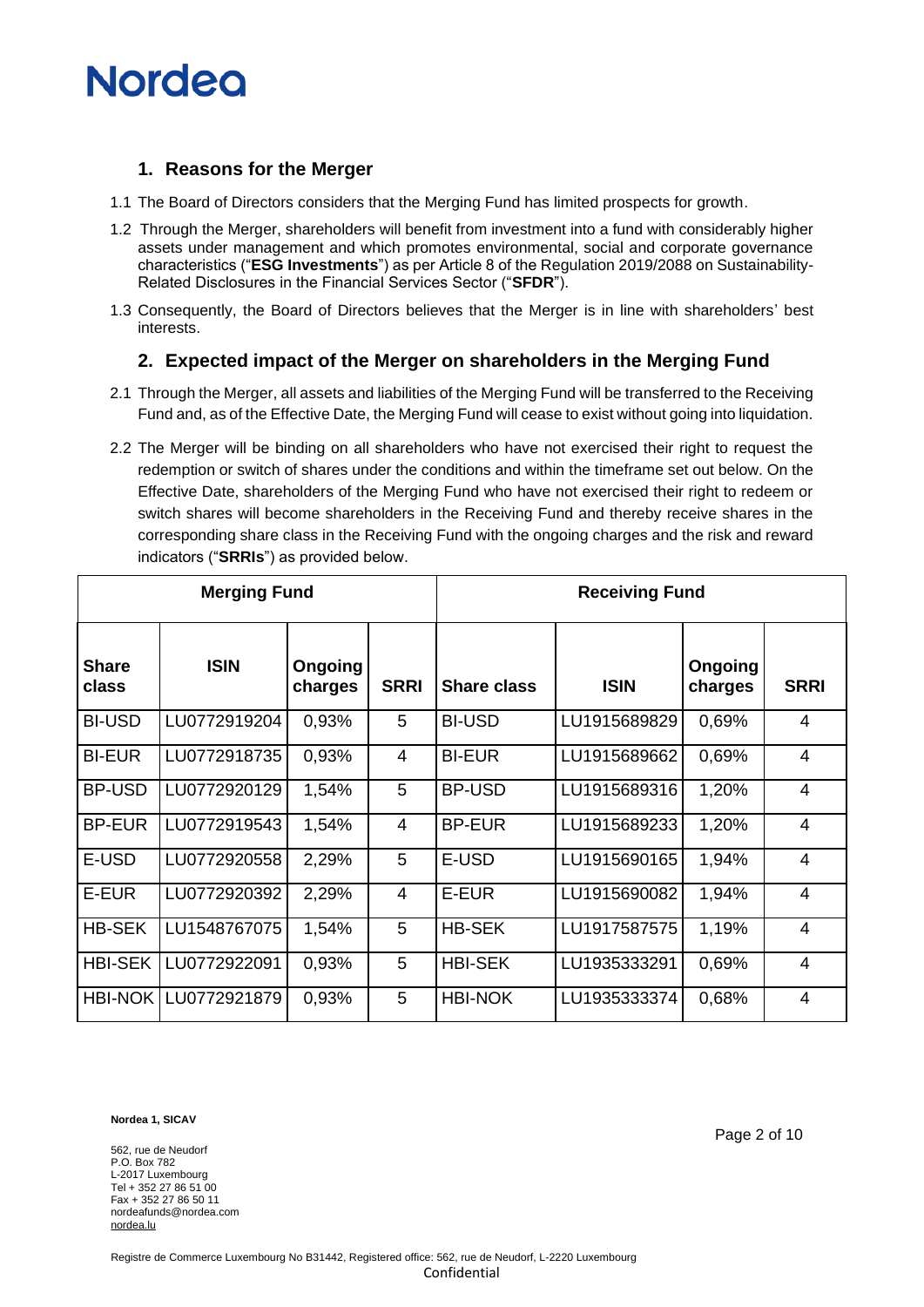# **Nordeo**

- 2.3 In accordance with section 6, the net asset value per share in the Merging Fund and the net asset value per share in the Receiving Fund will not necessarily be the same. Therefore, while the overall value of their holding will remain the same, shareholders in the Merging Fund may receive a different number of new shares in the Receiving Fund than the number of shares they held in the Merging Fund.
- 2.4 Please see section 4 for details concerning any impact on the Merging Fund's portfolio.
- 2.5 The key similarities between the Merging Fund and the Receiving Fund are set out in Appendix I to this notice. There are notably the following key similarities between the Merging Fund and Receiving Fund :
	- Largely similar investment objectives, policies and strategies, with both Funds mainly investing in emerging market bonds and other debt securities denominated in hard currencies (such as USD and EUR) or in local currencies;
	- Both Funds may invest directly in Chinese debt securities traded on the China Interbank Bond Market or Bond Connect;
	- Both Funds have global diversified emerging market bond benchmarks;
	- Both Funds have a base currency of USD;
	- Both Funds have an investment holding period of 5 years;
	- The BI-EUR, BP-EUR and E-EUR share classes in both Funds have an SRRI of 4;
	- The portfolio management is carried out by the same management team at Nordea Investment Management AB for both Funds;
- 2.6 The procedures that apply to matters such as dealing, subscription, redemption, switching and transferring of shares and method of calculating the net asset value, are the same in the Merging Fund and the Receiving Fund.
- 2.7 Details of main differences between the Merging Fund and the Receiving Fund are disclosed in Appendix I. In terms of key differences, the following should be highlighted :
	- The Receiving Fund is promoting ESG characteristics as per Article 8 of the Regulation (EU) 2019/2088 of the European Parliament and of the Council of 27 November 2019 on sustainability‐related disclosures in the financial services sector ("**SFDR**") and invests according to the Stars investment strategy, which includes a commitment to apply the Nordea Asset Management ("**NAM**") proprietary ESG model to analyse and select investments that epitomize the ESG characteristics of the fund;
	- The Merging Fund is in essence managed according to an Emerging Market Blend Bond Strategy, meaning it normally invests about 50/50 in emerging market hard currency bonds and emerging market local currency bonds. The Receiving Fund is in essence managed according to an Emerging Market Hard Currency Bond Strategy whereby it does invest to some extent in local currency bonds, but not as much as the Merging Fund;
	- The BI-USD, BP-USD and E-USD and the hedged NOK and SEK share classes have an SRRI of 5 in the Merging Fund, whereas the equivalent share classes in the Receiving Fund have an SRRI of 4;
	- The Receiving Fund calculates its global risk exposure using the Relative VaR method, whereas the Merging Fund uses the Commitment approach. The Receiving Fund may be

**Nordea 1, SICAV**

562, rue de Neudorf P.O. Box 782 L-2017 Luxembourg Tel + 352 27 86 51 00 Fax + 352 27 86 50 11 nordeafunds@nordea.com [nordea.lu](http://www.nordea.lu/)

Page 3 of 10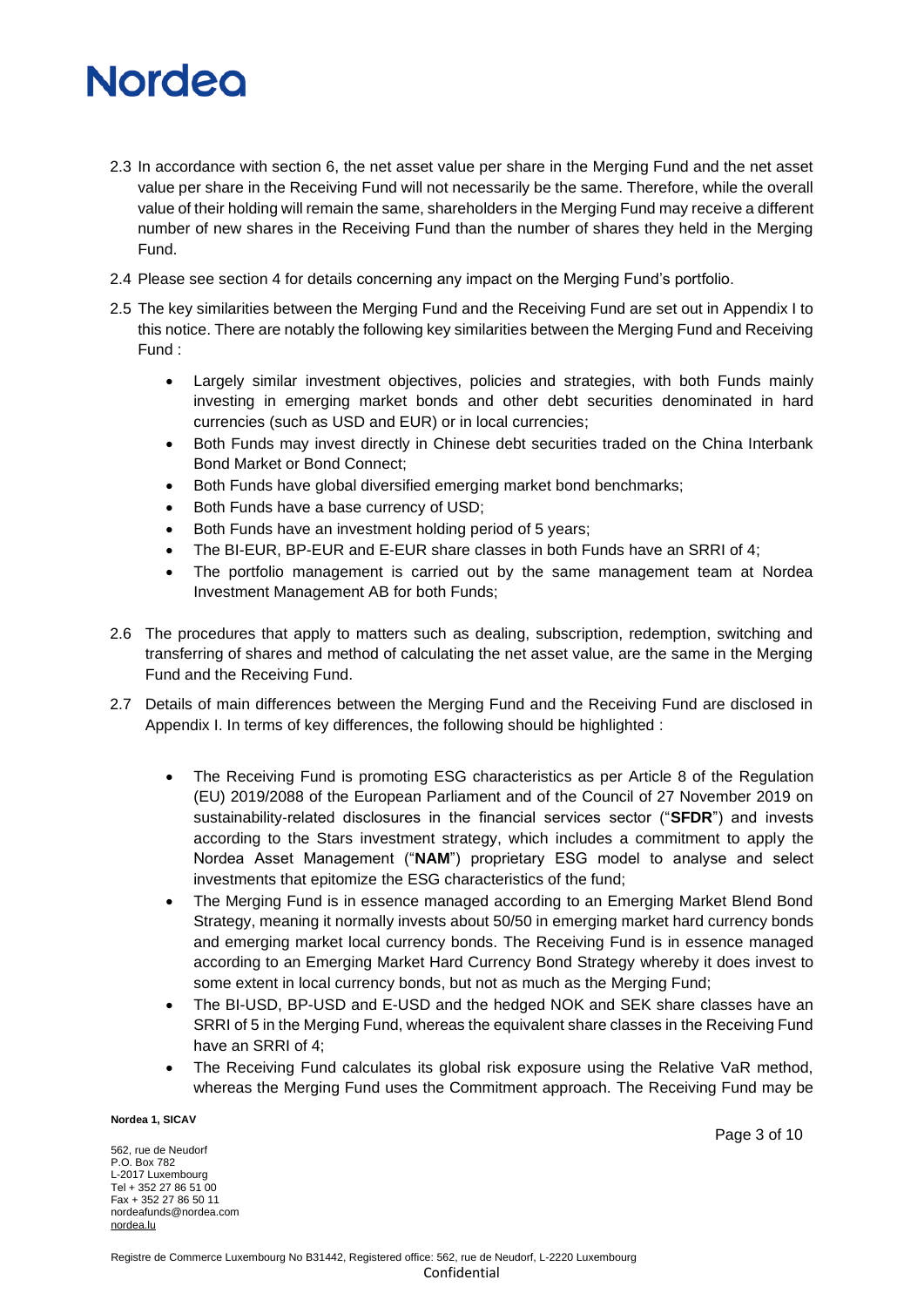

highly leveraged due to its potential extensive use financial derivatives to implement the investment policy and achieve its target risk profile;

• The management fees for I, P and E share classes as well as the ongoing charges are lower in the Receiving Fund than in the Merging Fund.

### **3. Expected impact of the Merger on the shareholders in the Receiving Fund**

- 3.1 On implementation of the Merger, shareholders in the Receiving Fund will continue to hold the same shares as before and there will be no change in the rights attaching to such shares. The Merger will result neither in changes to the articles of association or prospectus of the Company, nor in changes to the key investor information documents (the "**KIIDs**") of the Receiving Fund.
- 3.2 On implementation of the Merger, the aggregate net asset value of the Receiving Fund will increase as a result of the transfer of the Merging Fund's assets and liabilities.

#### **4. Expected portfolio impact**

- 4.1 Some of the assets to be transferred from the Merging Fund to the Receiving Fund are already compliant with the investment policy of the Receiving Fund. A few days before the Effective Date, holdings that are not aligned with the Receiving Fund's investment policy will be sold and transferred to the Receiving Fund in cash on the Effective Date. This may affect the portfolio and performance of the Merging Fund.
- 4.2 The cash that is expected to be transferred from the Merging Fund to the Receiving Fund, shall be invested in accordance with the Receiving Fund's investment policy. It is not expected that any rebalancing of the portfolio of the Receiving Fund will take place before or after the Effective Date.

#### **5. Suspension in dealings**

- 5.1 Shares of the Merging Fund can be subscribed, redeemed and switched to shares of the same or another share class of another fund of the Company, not involved in the Merger until before15:30 CET on 23 May 2022. At or after 15:30 CET on 23 May 2022 the possibility to subscribe, redeem and switch shares in the Merging Fund will be suspended until the Effective Date.
- 5.2 Shareholders of the Receiving Fund will not be impacted by the suspension of subscriptions, redemptions and switches in the Merging Fund.
- 5.3 Shares of both Funds can be redeemed or switched to shares of the same or another share class of another fund of the Company, not involved in the Merger, free of charge from the date of this notice until before 15:30 CET on 23 May 2022. At or after 15:30 CET on the 23 May 2022, the possibility to redeem or switch shares free of charge will be suspended.
- 5.4 The right to redeem and switch shares free of charge, for shareholders of both Funds, may be subject to transaction fees charged by local intermediaries, which are independent from the Company and the management company, Nordea Investment Funds S.A. (the "**Management Company**").

**Nordea 1, SICAV**

562, rue de Neudorf P.O. Box 782 L-2017 Luxembourg Tel + 352 27 86 51 00 Fax + 352 27 86 50 11 nordeafunds@nordea.com [nordea.lu](http://www.nordea.lu/)

Page 4 of 10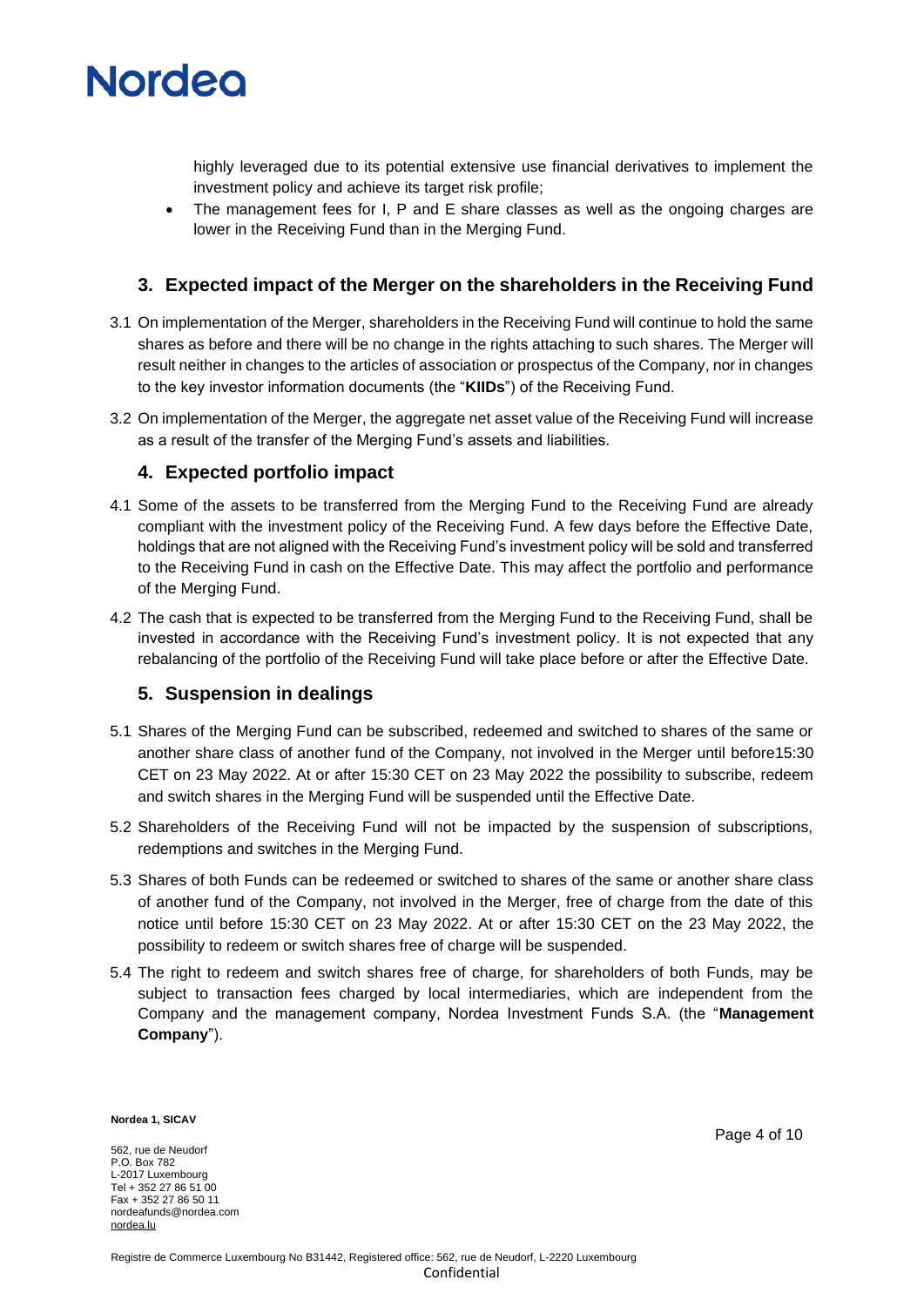

#### **6. Valuation and exchange ratio**

- 6.1 On 31 May 2022, the Management Company will calculate the net asset value per share class and determine the exchange ratio.
- 6.2 For the calculation of the exchange ratio, the rules for the calculation of the net asset value, laid down in the articles of incorporation and the prospectus of the Company, will apply to determine the value of the assets and liabilities of the Funds.
- 6.3 The number of new shares in the Receiving Fund to be issued to each shareholder will be calculated using the exchange ratio calculated on the basis of the net asset value of the shares of the Funds. The shares of the Merging Fund will then be cancelled.
- 6.4 The exchange ratio will be calculated as follows:
	- The net asset value per share of the relevant share class of the Merging Fund is divided by the net asset value per share of the relevant share class in the Receiving Fund.
	- The applicable net asset value per share of the Merging Fund and the net asset value per share of the Receiving Fund will be those having both been determined on the business day prior to the Effective Date.
- 6.5 Any accrued income in the Merging Fund will be included in the final net asset value of the Merging Fund and accounted for in the net asset value of the relevant share classes of the Receiving Fund after the Effective Date.
- 6.6 No cash payment shall be made to shareholders in exchange for the shares.

#### **7. Additional documents available**

- 7.1 Shareholders of the Merging Fund are invited to carefully read the relevant KIIDs of the Receiving Fund and the relevant prospectus(es) before making any decision in relation to the Merger. The prospectus(es) and the KIIDs (once available) can be found free of charge at nordea.lu and at the registered office of the Company upon request.
- 7.2 A copy of the report of the auditor, validating the criteria adopted for valuation of the assets and, as the case may be, the liabilities and the calculation method of the exchange ratio as well as the exchange ratio, is available free of charge upon request at the registered office of the Company.

#### **8. Costs of Merger**

The Management Company will bear the legal, advisory and administrative costs and expenses associated with the preparation and completion of the Merger**.** 

#### **9. Tax**

The shareholders of the Merging Fund and of the Receiving Fund are invited to consult their own tax advisors with respect to the tax impact of the contemplated Merger.

**Nordea 1, SICAV**

562, rue de Neudorf P.O. Box 782 L-2017 Luxembourg Tel + 352 27 86 51 00 Fax + 352 27 86 50 11 nordeafunds@nordea.com [nordea.lu](http://www.nordea.lu/)

Page 5 of 10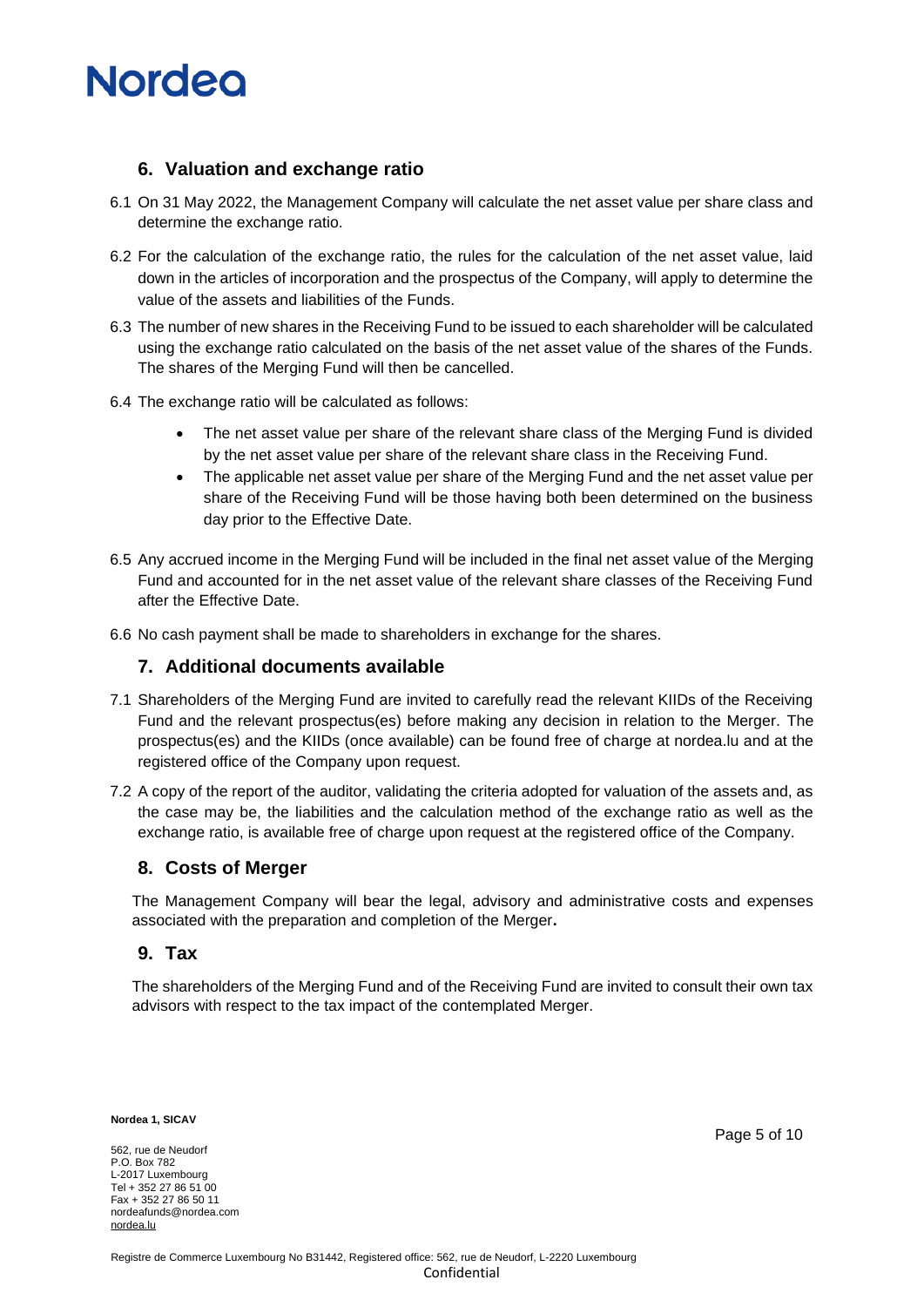

#### **10. Additional information**

Professional and institutional shareholders having any question relating to the Merger should not hesitate to contact their usual professional advisor or intermediary or their local client services office via nordea.lu or at [nordeafunds@nordea.com.](mailto:nordeafunds@nordea.com) Retail investors having any question relating to the Merger should contact their usual financial advisor.

Yours faithfully On behalf of the Board of Directors 22 April 2022

**Nordea 1, SICAV**

562, rue de Neudorf P.O. Box 782 L-2017 Luxembourg Tel + 352 27 86 51 00 Fax + 352 27 86 50 11 nordeafunds@nordea.com [nordea.lu](http://www.nordea.lu/)

Page 6 of 10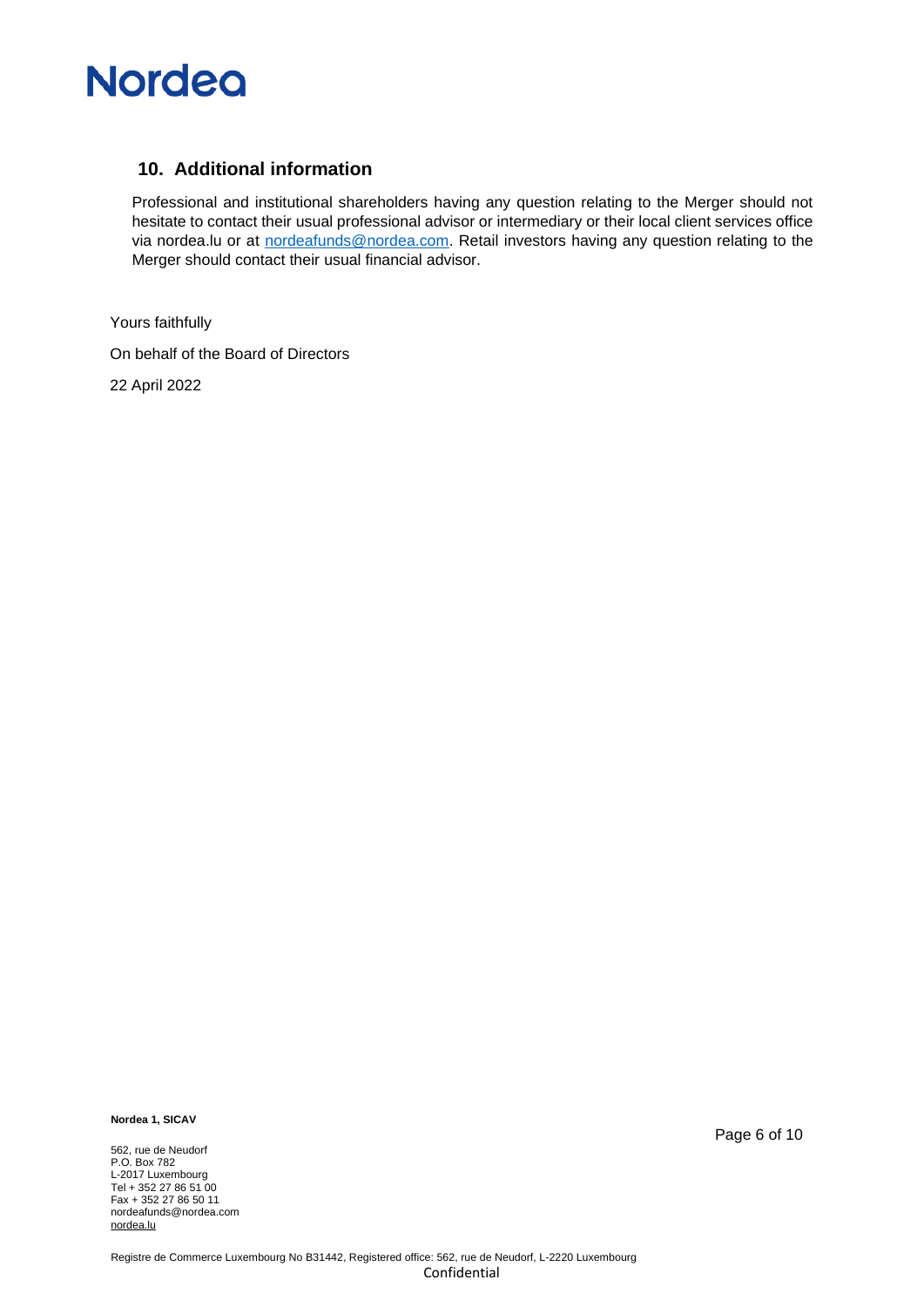### **Appendix I**

### **Key features of the Merging Fund and of the Receiving Fund**

| <b>The Merging Fund</b>                                                                                                                                                                                                                                                                                             | <b>The Receiving Fund</b>                                                                                                                                                                                                                                                                                                                                                                                                                                                                                                                                                                                                                                                                                                                                                                                                                          |  |  |  |
|---------------------------------------------------------------------------------------------------------------------------------------------------------------------------------------------------------------------------------------------------------------------------------------------------------------------|----------------------------------------------------------------------------------------------------------------------------------------------------------------------------------------------------------------------------------------------------------------------------------------------------------------------------------------------------------------------------------------------------------------------------------------------------------------------------------------------------------------------------------------------------------------------------------------------------------------------------------------------------------------------------------------------------------------------------------------------------------------------------------------------------------------------------------------------------|--|--|--|
| Objective                                                                                                                                                                                                                                                                                                           | Objective                                                                                                                                                                                                                                                                                                                                                                                                                                                                                                                                                                                                                                                                                                                                                                                                                                          |  |  |  |
| To provide shareholders with investment growth                                                                                                                                                                                                                                                                      | To provide shareholders with investment growth                                                                                                                                                                                                                                                                                                                                                                                                                                                                                                                                                                                                                                                                                                                                                                                                     |  |  |  |
| in the medium to long term                                                                                                                                                                                                                                                                                          | in the medium to long term.                                                                                                                                                                                                                                                                                                                                                                                                                                                                                                                                                                                                                                                                                                                                                                                                                        |  |  |  |
| <b>Investment policy</b>                                                                                                                                                                                                                                                                                            | <b>Investment policy</b>                                                                                                                                                                                                                                                                                                                                                                                                                                                                                                                                                                                                                                                                                                                                                                                                                           |  |  |  |
| The Merging Fund mainly invests in emerging                                                                                                                                                                                                                                                                         | The Receiving Fund mainly invests in emerging                                                                                                                                                                                                                                                                                                                                                                                                                                                                                                                                                                                                                                                                                                                                                                                                      |  |  |  |
| market bonds.                                                                                                                                                                                                                                                                                                       | market bonds.                                                                                                                                                                                                                                                                                                                                                                                                                                                                                                                                                                                                                                                                                                                                                                                                                                      |  |  |  |
| Specifically, the fund invests at least two thirds of                                                                                                                                                                                                                                                               | Specifically, the fund invests at least two thirds of                                                                                                                                                                                                                                                                                                                                                                                                                                                                                                                                                                                                                                                                                                                                                                                              |  |  |  |
| total assets in debt securities that are                                                                                                                                                                                                                                                                            | total assets in debt securities that are                                                                                                                                                                                                                                                                                                                                                                                                                                                                                                                                                                                                                                                                                                                                                                                                           |  |  |  |
| denominated in hard currencies (such as USD                                                                                                                                                                                                                                                                         | denominated in hard currencies (such as USD                                                                                                                                                                                                                                                                                                                                                                                                                                                                                                                                                                                                                                                                                                                                                                                                        |  |  |  |
| and EUR) or in local currencies.                                                                                                                                                                                                                                                                                    | and EUR) or in local currencies.                                                                                                                                                                                                                                                                                                                                                                                                                                                                                                                                                                                                                                                                                                                                                                                                                   |  |  |  |
| These securities are issued by public authorities,<br>or by companies that are domiciled or conduct<br>the majority of their business, in emerging<br>markets. The fund may invest directly in Chinese<br>debt securities traded on the China Interbank<br>Bond Market or Bond Connect.                             | These securities are issued by public authorities<br>or quasi-sovereign issuers, or by companies that<br>are domiciled or conduct the majority of their<br>business, in emerging markets. The fund may<br>invest directly in Chinese debt securities traded<br>on the China Interbank Bond Market or Bond<br>Connect.                                                                                                                                                                                                                                                                                                                                                                                                                                                                                                                              |  |  |  |
| The fund may be exposed (through investments                                                                                                                                                                                                                                                                        | The fund may be exposed (through investments                                                                                                                                                                                                                                                                                                                                                                                                                                                                                                                                                                                                                                                                                                                                                                                                       |  |  |  |
| or cash) to other currencies than the base                                                                                                                                                                                                                                                                          | or cash) to other currencies than the base                                                                                                                                                                                                                                                                                                                                                                                                                                                                                                                                                                                                                                                                                                                                                                                                         |  |  |  |
| currency.                                                                                                                                                                                                                                                                                                           | currency                                                                                                                                                                                                                                                                                                                                                                                                                                                                                                                                                                                                                                                                                                                                                                                                                                           |  |  |  |
| <b>SFDR related information</b>                                                                                                                                                                                                                                                                                     | <b>SFDR related information</b>                                                                                                                                                                                                                                                                                                                                                                                                                                                                                                                                                                                                                                                                                                                                                                                                                    |  |  |  |
| The fund applies baseline ESG safeguards, in line<br>with Article 6 of the SFDR. This means that norm-<br>based screening and exclusions lists are applied<br>for the fund's investments to ensure that the fund's<br>portfolio meets a minimum ESG standard. Please<br>see the prospectus for further information. | The fund applies baseline ESG safeguards and<br>promotes ESG characteristics as per Article 8 of<br>the SFDR. This means that screenings are<br>applied to ensure that underlying investments of<br>the fund consistently represent the expected<br>ESG characteristics. In addition, enhanced<br>exclusion filters are applied to the portfolio<br>construction process to restrict investments in<br>companies and issuers with significant exposure<br>to certain activities deemed to be damaging for<br>the environment and/or the society at large,<br>including tobacco companies and fossil fuel<br>companies. The quality of governance is an<br>integral part of the assessment of potential<br>investments, which considers accountability,<br>protection of shareholder/bondholder rights and<br>long-term sustainable value creation. |  |  |  |

**Nordea 1, SICAV**

562, rue de Neudorf P.O. Box 782 L-2017 Luxembourg Tel + 352 27 86 51 00 Fax + 352 27 86 50 11 nordeafunds@nordea.com [nordea.lu](http://www.nordea.lu/)

Page 7 of 10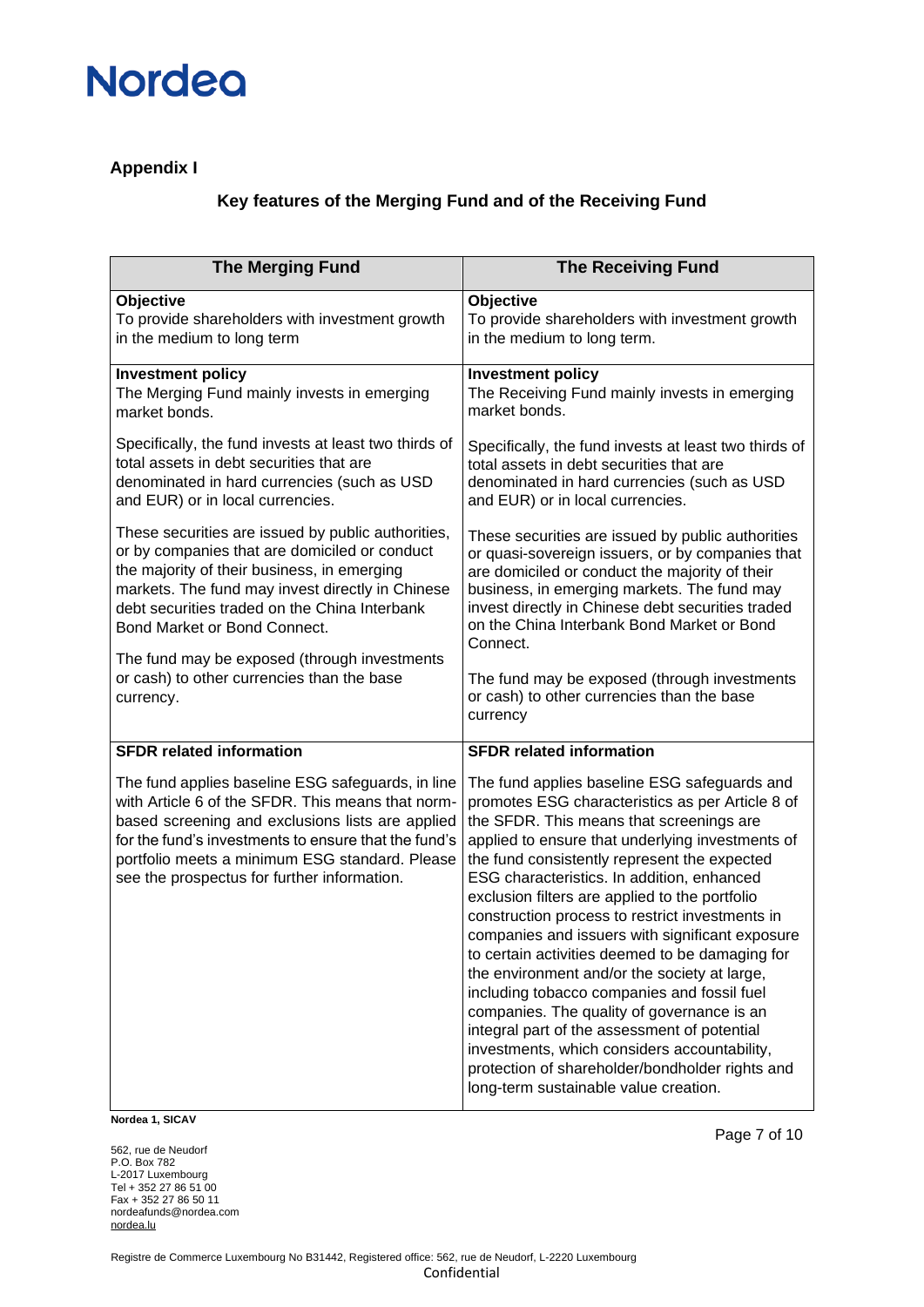|                                                                                                                                                                                                                                                                                                                            | The fund also adheres to NAM's Paris-aligned<br>Fossil Fuel Policy.                                                                                                                                                                                                                                                        |
|----------------------------------------------------------------------------------------------------------------------------------------------------------------------------------------------------------------------------------------------------------------------------------------------------------------------------|----------------------------------------------------------------------------------------------------------------------------------------------------------------------------------------------------------------------------------------------------------------------------------------------------------------------------|
|                                                                                                                                                                                                                                                                                                                            | Furthermore, the fund invests according to the<br>Stars investment strategy which includes a<br>commitment to apply the NAM proprietary ESG<br>model to analyse and select investments that<br>epitomize the ESG characteristics of the fund.<br>Please see the prospectus for further information.                        |
| <b>Benchmark</b>                                                                                                                                                                                                                                                                                                           |                                                                                                                                                                                                                                                                                                                            |
| 50% JP EMBI GD (USD) and 50% JP GBI-EM<br>GD (USD). For performance comparison only.<br>Risk characteristics of the fund's portfolio may<br>bear some resemblance to those of the<br>benchmark.                                                                                                                            | <b>Benchmark</b><br>JP Morgan Emerging Markets Bond Index Global<br>Diversified. For performance comparison and risk<br>monitoring only. Risk characteristics of the fund's<br>portfolio may bear some resemblance to those of<br>the benchmark.                                                                           |
| <b>Derivatives and techniques</b><br>The fund may use derivatives for hedging<br>(reducing risks), efficient portfolio management<br>and to seek investment gains. See section<br>"Derivatives the funds can use".<br>Usage of TRSs including CFDs: None expected<br>usage of techniques and instruments: None<br>expected | <b>Derivatives and techniques</b><br>The fund may use derivatives for hedging<br>(reducing risks), efficient portfolio management<br>and to seek<br>investment gains. See section "Derivatives the<br>funds can use".<br>Usage of TRSs including CFDs: None expected<br>Techniques and instruments Usage: None<br>expected |
| <b>Suitability</b>                                                                                                                                                                                                                                                                                                         | <b>Suitability</b>                                                                                                                                                                                                                                                                                                         |
| The fund is suitable for all types of investors<br>through all distribution channels.                                                                                                                                                                                                                                      | The fund is suitable for all types of investors<br>through all distribution channels.                                                                                                                                                                                                                                      |
| <b>Investor profile</b>                                                                                                                                                                                                                                                                                                    | <b>Investor profile</b>                                                                                                                                                                                                                                                                                                    |
| Investors who understand the risks of the fund<br>and plan to invest for at least 5 years. The fund<br>may appeal to investors who:                                                                                                                                                                                        | Investors who understand the risks of the fund<br>and plan to invest for at least 5 years. The fund<br>may appeal to investors who:                                                                                                                                                                                        |
| • are looking for investment growth<br>• are interested in exposure to emerging bond<br>markets                                                                                                                                                                                                                            | • are looking for income and investment growth<br>with a<br>responsible investment approach<br>• are interested in exposure to emerging bond<br>markets                                                                                                                                                                    |

**Nordea 1, SICAV**

562, rue de Neudorf P.O. Box 782 L-2017 Luxembourg Tel + 352 27 86 51 00 Fax + 352 27 86 50 11 nordeafunds@nordea.com [nordea.lu](http://www.nordea.lu/)

Page 8 of 10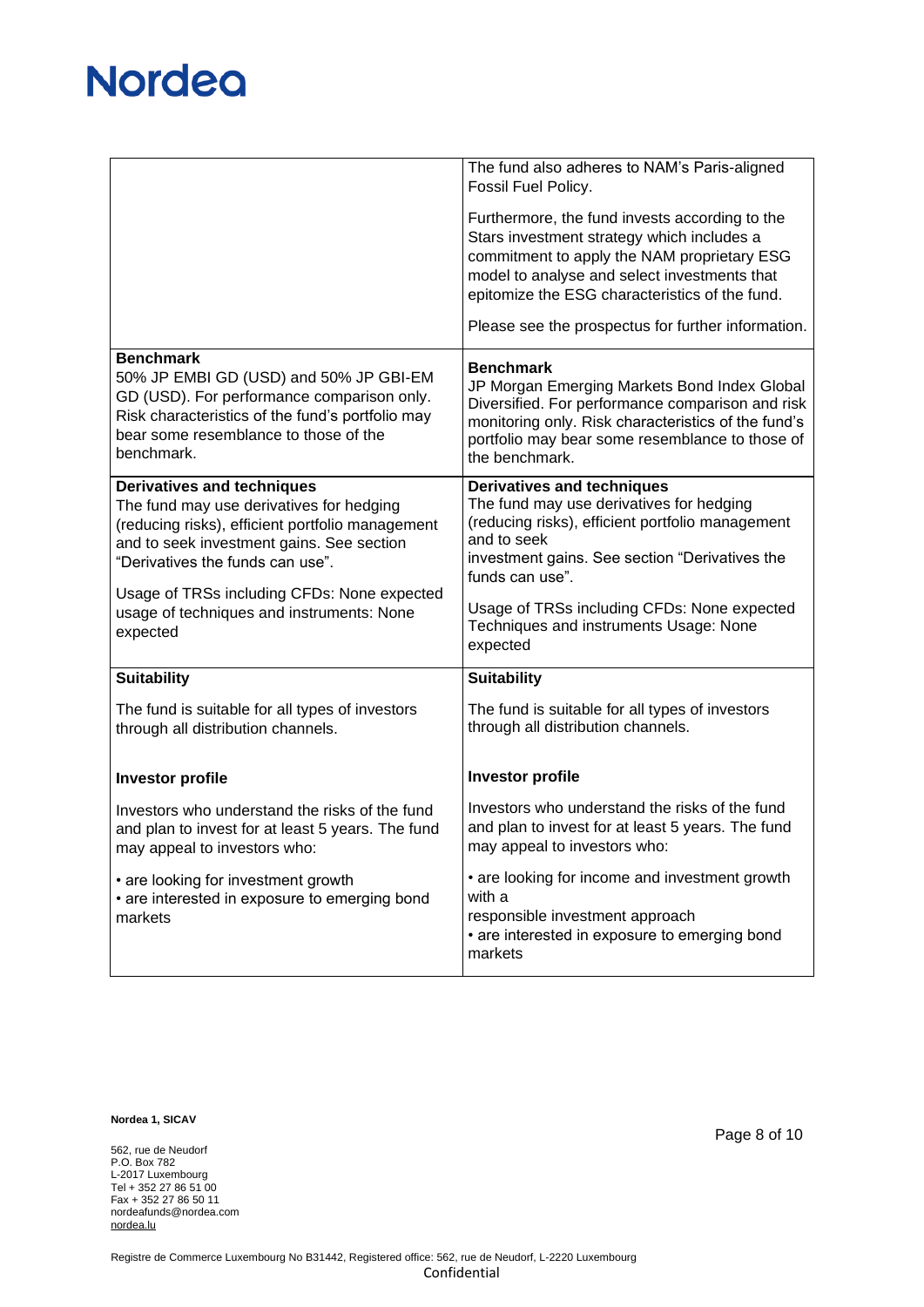| <b>Risk considerations</b>                                                                                                                                                                                                                                                                                                                                 | <b>Risk considerations</b>                                                                                                                                                                                                                                                                                                                                               |
|------------------------------------------------------------------------------------------------------------------------------------------------------------------------------------------------------------------------------------------------------------------------------------------------------------------------------------------------------------|--------------------------------------------------------------------------------------------------------------------------------------------------------------------------------------------------------------------------------------------------------------------------------------------------------------------------------------------------------------------------|
|                                                                                                                                                                                                                                                                                                                                                            |                                                                                                                                                                                                                                                                                                                                                                          |
| Read the "Risk Descriptions" section carefully<br>before investing in the fund, with special attention<br>to the following:<br>• ABS/MBS<br>• Country risk – China<br>• Credit<br>• Currency<br>• Derivatives<br>• Emerging and frontier<br>markets<br>• Interest rate<br>• Liquidity<br>• Prepayment and extension<br>• Securities handling<br>• Taxation | Read the "Risk Descriptions" section carefully<br>before investing<br>in the fund, with special attention to the following:<br>• ABS/MBS<br>• Country risk - China<br>• Credit<br>• Currency<br>• Derivatives<br>• Emerging and frontier<br>markets<br>• Interest rate<br>• Leverage<br>• Liquidity<br>• Prepayment and extension<br>• Securities handling<br>• Taxation |
| <b>SRRI:</b> Please see section 2.2, above.                                                                                                                                                                                                                                                                                                                | <b>SRRI:</b> Please see section 2.2. above.                                                                                                                                                                                                                                                                                                                              |
|                                                                                                                                                                                                                                                                                                                                                            | <b>Global exposure calculation:</b>                                                                                                                                                                                                                                                                                                                                      |
| <b>Global exposure calculation:</b>                                                                                                                                                                                                                                                                                                                        | <b>Relative VaR</b>                                                                                                                                                                                                                                                                                                                                                      |
| Commitment                                                                                                                                                                                                                                                                                                                                                 | <b>Expected leverage 200%</b>                                                                                                                                                                                                                                                                                                                                            |
| <b>Investment manager:</b>                                                                                                                                                                                                                                                                                                                                 | Investment manager:                                                                                                                                                                                                                                                                                                                                                      |
| Nordea Investment Management AB                                                                                                                                                                                                                                                                                                                            | Nordea Investment Management AB                                                                                                                                                                                                                                                                                                                                          |
| <b>Base currency: USD</b>                                                                                                                                                                                                                                                                                                                                  | Base currency: USD                                                                                                                                                                                                                                                                                                                                                       |
| Fees charged to the Merging Fund                                                                                                                                                                                                                                                                                                                           | Fees charged to the Receiving Fund                                                                                                                                                                                                                                                                                                                                       |
| The Merging Fund shall bear the following fees:                                                                                                                                                                                                                                                                                                            | The Receiving Fund shall bear the following fees:                                                                                                                                                                                                                                                                                                                        |
| <b>Management fee (maximum)</b>                                                                                                                                                                                                                                                                                                                            | <b>Management fee (maximum)</b>                                                                                                                                                                                                                                                                                                                                          |
| The Management fee payable by the Merging<br>Fund out of its assets to the Management<br>Company is 0.800% p.a. for I-share classes,<br>1.200% p.a. for P- and E-share classes.                                                                                                                                                                            | The Management fee payable by the Merging<br>Fund out of its assets to the Management<br>Company is 0.500% p.a. for I-share classes,<br>0.900% p.a. for P- and E-share classes.                                                                                                                                                                                          |
| Performance fee Nil                                                                                                                                                                                                                                                                                                                                        | Performance fee Nil                                                                                                                                                                                                                                                                                                                                                      |
| <b>Operational expenses</b>                                                                                                                                                                                                                                                                                                                                | <b>Operational expenses (maximum)</b>                                                                                                                                                                                                                                                                                                                                    |
| As disclosed in the prospectus, these expenses<br>consist of an administration fee (for central<br>administration), depositary fees (charges for                                                                                                                                                                                                           | As disclosed in the prospectus, these expenses<br>consist of an administration fee (for central<br>administration), depositary fees (charges for                                                                                                                                                                                                                         |

**Nordea 1, SICAV**

562, rue de Neudorf P.O. Box 782 L-2017 Luxembourg Tel + 352 27 86 51 00 Fax + 352 27 86 50 11 nordeafunds@nordea.com [nordea.lu](http://www.nordea.lu/)

Page 9 of 10